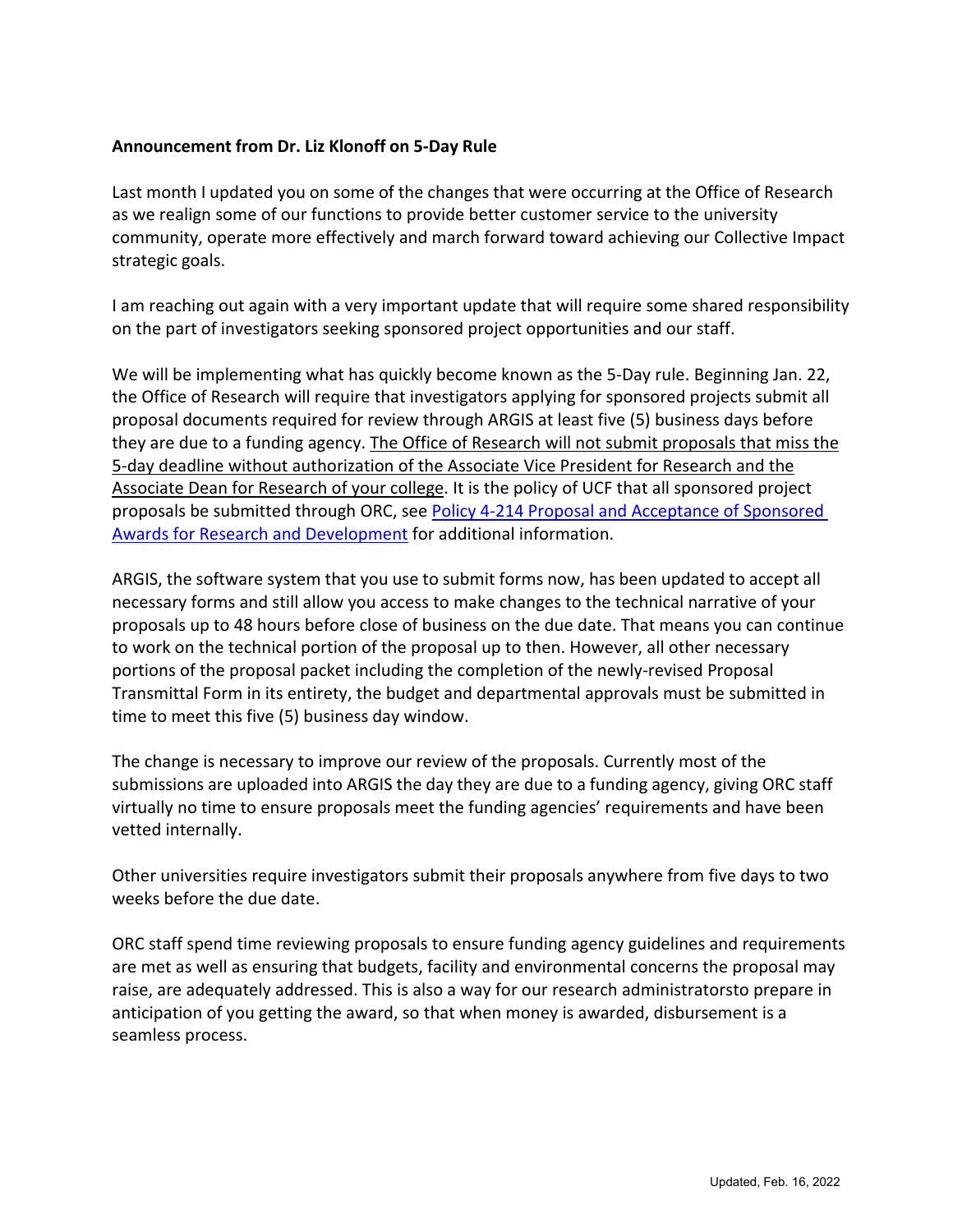ORC staff will properly review your submission and return it to you with any feedback and/or required changes within two days of initial submission so that you can make any necessary changes to ensure the proposals meet funding agencies requirements. This is where shared responsibility is key.

I have spent the past several months visiting each college to explain why this window to reviewis necessary, because it is vitally important in moving us ahead as we seek more funding opportunities.

Our goal is to double our research dollars by 2020. I have an even simpler goal. I want the Office of Research to help you achieve your goals – to do the research you want to do. To get there we need to work together and this is an important step in the process.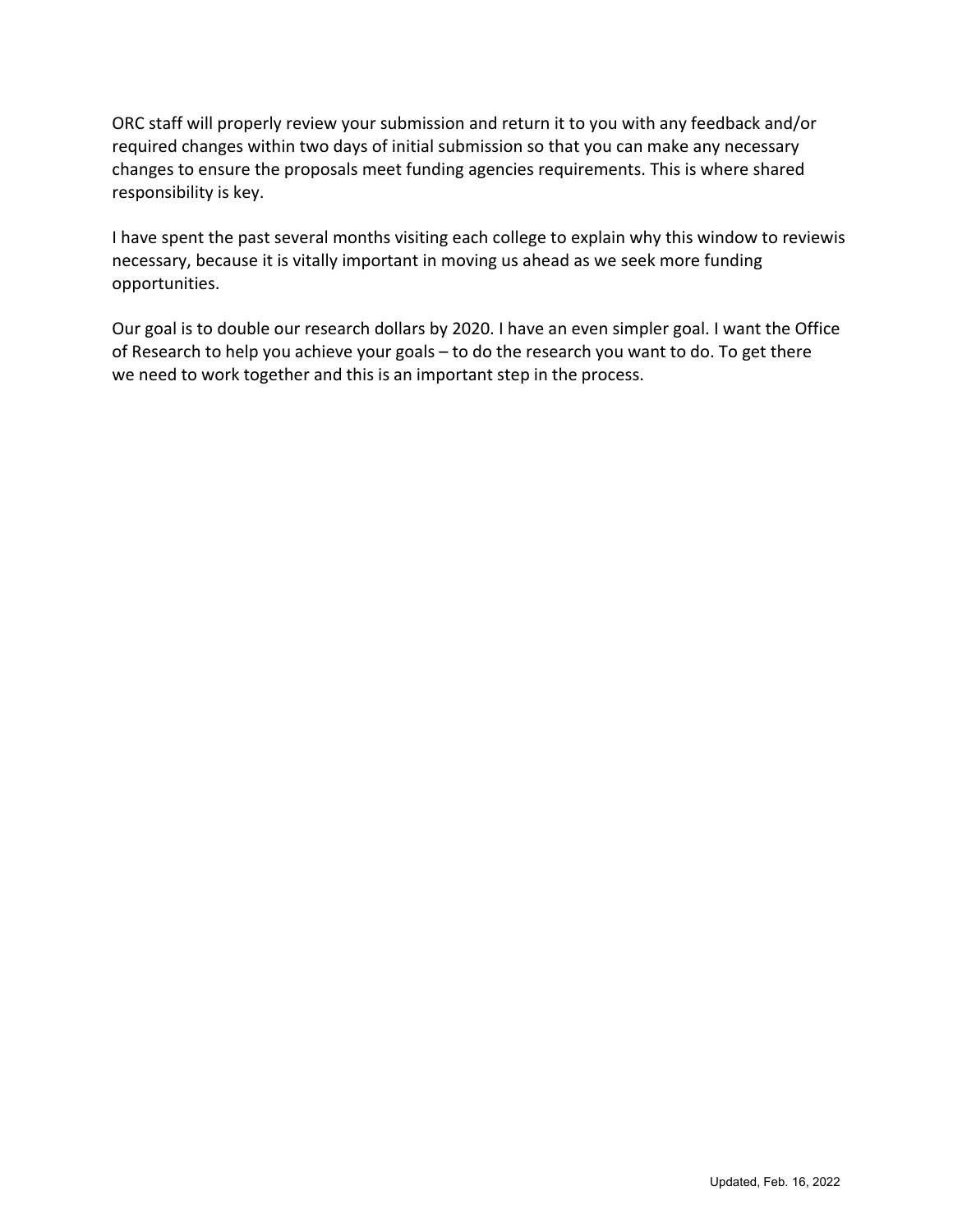## **UCF Office of Research Proposal Submission 5-Day Rule** FAQ

**Background:** The UCF OR Five-Day Rule went into effect in January of 2018. At that time, UCF was using a proposal processing system called ARGIS. Since then, much has changed. UCF now uses the a System-to-System electronic proposal system called Huron Research Suite (HRS). The number of proposals processed annually has also significantly increased. New jobs have been created in the colleges and departments to support faculty in proposal preparation. The Office of Research has reorganized so that staff are now specialists in their specific areas of expertise and can facilitate the rapid increase in volume in research proposals and awards at UCF. The Five-Day Rule was established as a strategy to improve and effectively manage the quality and volume of proposals submitted on behalf of UCF researchers.

The original Five-Day Rule FAQs have been updated below to align with current systems and organizational structure.

## **Definitions:**

- 5-Day Rule: A required timeline for proposal submission to the Office of Research whereby Initial Review submission must take place at least 5 business days before the sponsor deadline, and Final Review submission must take place at least 2 business days before the deadline.
- ARGIS: A UCF-developed eRA system used to route research proposals and awards. It was replaced by Huron Research Suite in October 2019.
- Cost Share: Any cost for a proposed project, including salary, that is not funded by the sponsored award.
- Department Research Administrator: The staff member at the unit, department, or college level who supports faculty to prepare and submit proposal and award documents to the Office of Research.
- Funding Proposal (FP): The proposal record in Huron Grants used to route internal proposal reviews and submissions to sponsors.
- Huron Research Suite (HRS): UCF's current eRA system used to route proposals (Huron Grants), awards, agreements, IRB, and IACUC.
- Indirect Cost Rate: A federally negotiated rate that is charged to all sponsored projects in addition to direct project costs.
- Lead/Direct Sponsor: The pass-through entity from which UCF receives funding directly.
- Prime Sponsor: The originating source of the project funding.
- Proposal Specialist: The Office of Research staff member who is authorized to review and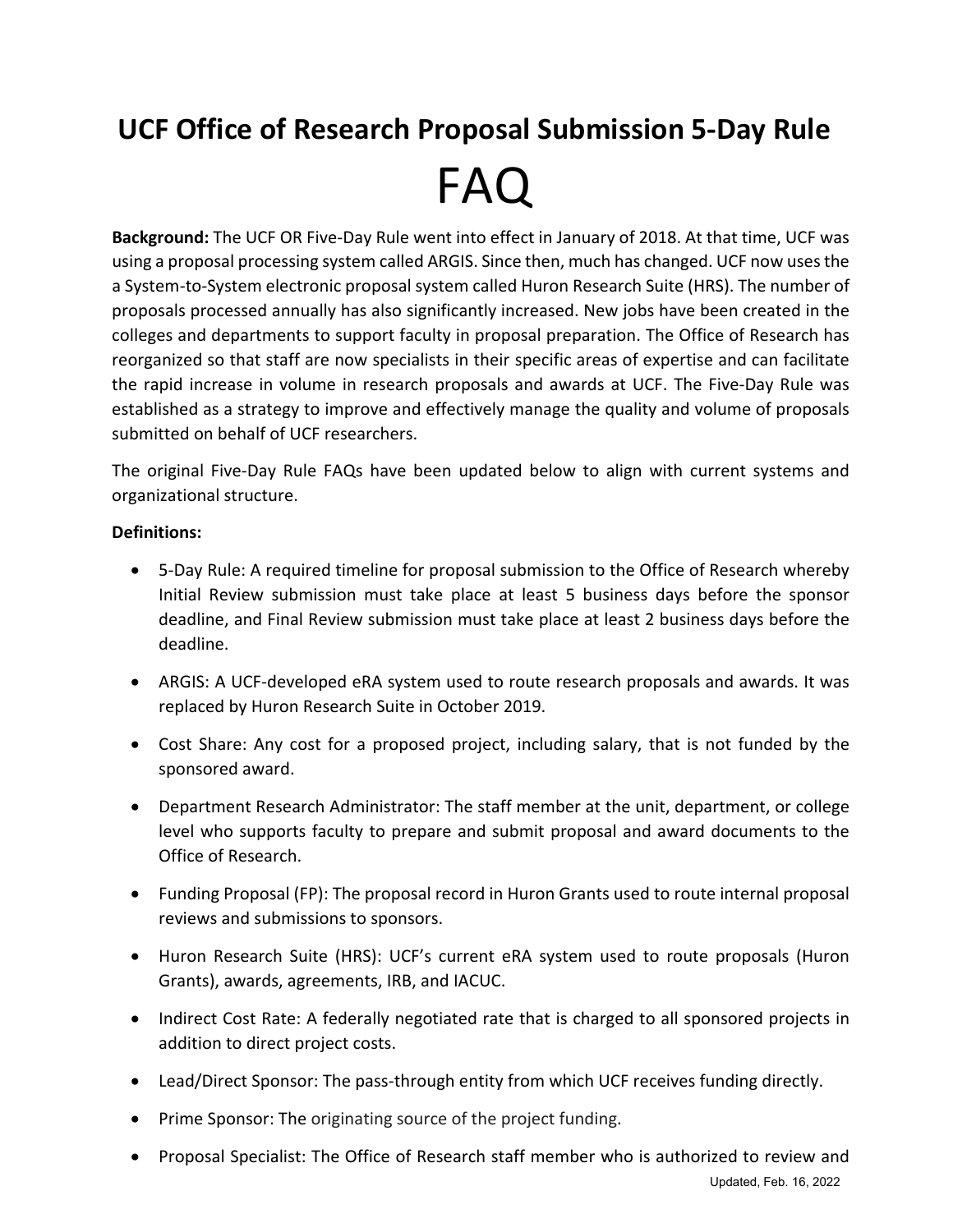submit proposals on behalf of UCF and UCF Research Foundation.

- Subrecipient: A non-federal entity that receives a subaward from a pass-through entity to carry out a part of a federal program.
- Technical Narrative: The main body of a proposal which typically discusses the research background and plan. The Technical Narrative can also be referred to as the "technical portion" or "statement of work" (SOW) in an application for sponsored funding.

## **1. What is the 5-Day Rule?**

The 5-Day Rule requires that:

a. All proposals for sponsored projects at UCF must be submitted for Initial Review through Huron Grants not less than five full business days prior to the agency deadline. All proposals documents must be submitted in complete and final form, except the technical narrative/statement of work, which may be edited until submission for final review.

Example internal submission deadlines for Initial Review:

- Sponsor deadline: Friday by 9am -> Internal deadline: previous Friday by 9am
- Sponsor deadline: Friday by 4pm -> Internal deadline: previous Friday by 4pm
- Sponsor deadline: Friday by 5pm-12am -> Internal deadline: previous Monday by 8am
- b. The proposal specialist in the Office of Research must provide comments from an initial review of the proposal within two business days of receipt of the HRS Funding Proposal record. Comments shall be based on applicable laws, regulations, policies, procedures, completeness, and responsiveness to the sponsoring agency requirements.
- c. The proposal must be re-submitted for Final Review through Huron Grants not less than two full business days prior to the sponsor's deadline. The proposal must be ready to submit to the sponsor.

Example internal submission deadlines for **Final Review**:

- Sponsor deadline: Friday by 9am -> Internal deadline: previous Wednesday by 9am
- Sponsor deadline: Friday by 4pm -> Internal deadline: previous Wednesday by 4pm
- Sponsor deadline: Friday by 5pm-12am -> Internal deadline: previous Thursday by 8am
- 2. **When was the 5-Day Rule implemented?** January 22, 2018.
- 3. **Are all proposals subject to the 5-Day Rule?** Yes.
- 4. **How can PIs receive instructions on how to use the new proposal system, HRS?** There are many Reference Guides, videos, and other resources located in the HRS Help Center. You can also reach out to your Department Research Administrator for one-on-one support.
- 5. **What happens if I submit my proposal less than 5 business days prior to the official sponsor deadline?** The Office of Research will not submit proposals that miss the 5-day deadline without authorization for an exception to the 5-Day Rule from the Vice Presidentfor Research.
- 6. **How do I obtain an exception to the 5-Day Rule?** Begin a draft proposal in the HRS system.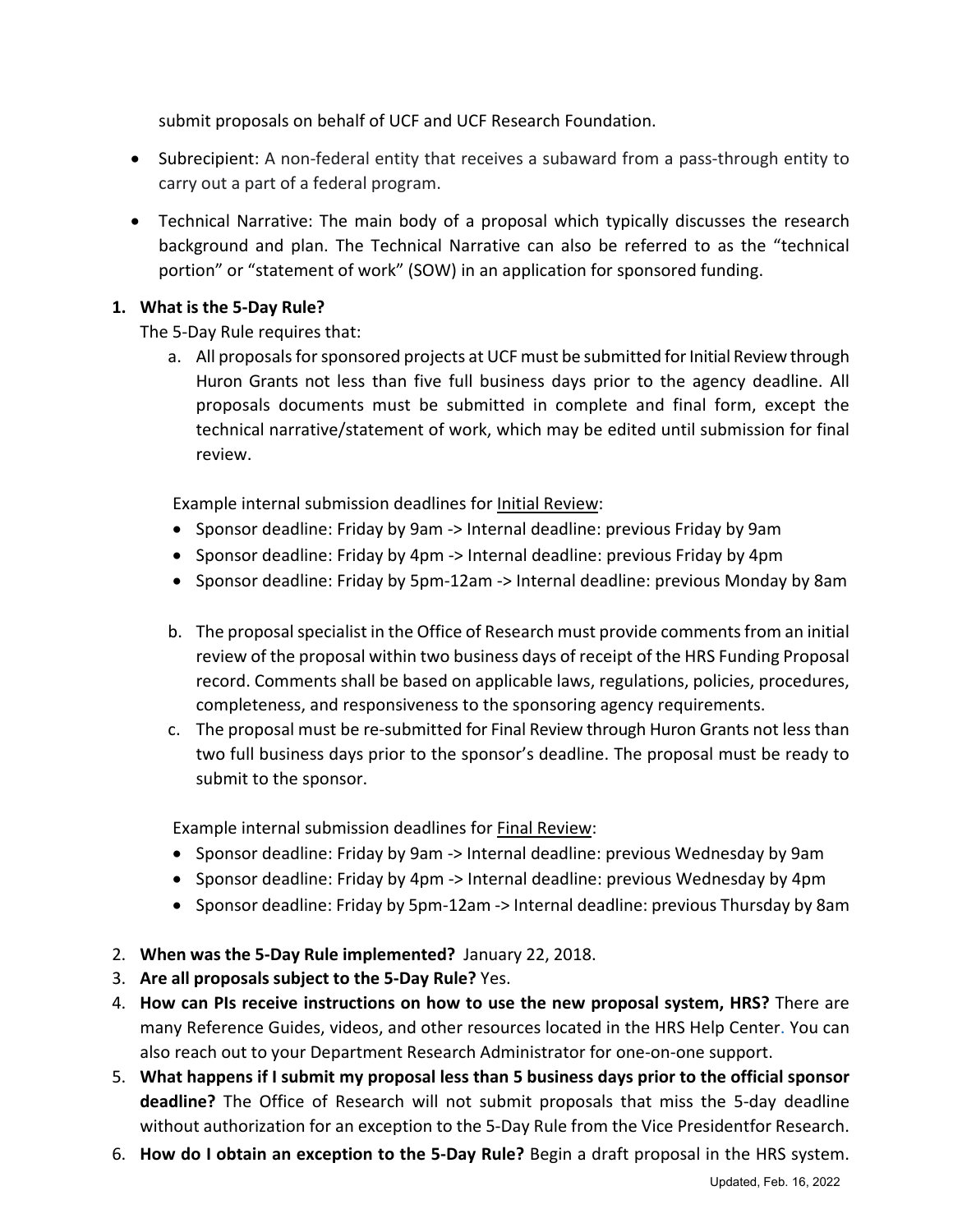The request for an exception to the 5-Day Rule can then be made through HRS to your Associate Dean for Research (ADR). If your ADR recommends approval, you may proceed to submit proposal documents. A review for completeness and accuracy will take place by the proposal specialist in the Office of Research. Then a request for exception can be made to the Vice President for Research through HRS using a required template. **ALL REQUESTS FOR EXCEPTION TO THE VPR MUST BE MADE THROUGH HRS USING THE TEMPLATE.** For instructions on how to submit a request for exception to the 5-Day Rule, click the link below: [Exception Request](https://ucf4.huronresearchsuite.com/Grants/sd/Doc/0/KMQLNDEC308UKD44T38PCLIG00/%20Exception%20to%205%20Day%20Rule%20Request%20Reference%20Guide%20for%20Huro%20n%20Grants.pdf)

- 7. **My proposal is due to the sponsor at 11:59pm. Will OR submit the proposal after business hours to allow me more time?** No. Proposals are submitted from 8am to 5pm, Monday through Friday. OR personnel do not submit proposals on any days when the university is closed for any reason. The OR staff also observe all federal and university holidays. If a proposal is due outside of normal business hours or on a day when the university is scheduled to be closed, the timeline for the proposal preparation should be adjusted accordingly. The investigator team must allow five full business days for review and submission no later than 5pm on a day when the university is open for business.
- 8. **Who can start a draft proposal in the HRS system?** The Investigator or Department Research Administrator can create a funding proposal in Huron Grants. Please refer to the Reference Guides for more detailed information.
- 9. **What parts of the proposal are required at Initial Review to be considered an on-time, accurate, and substantially complete proposal?** The full proposal, as required by the sponsoring agency, and all UCF-required supporting documentation and approvals, must be submitted in final form not less than 5 full business days prior to the sponsoring agency deadline. The technical narrative may be in draft form but should be substantially complete so that comparisons can be made between other sections of the proposal. If the sponsor does not have proposal guidelines, the investigator must submit a budget, a budget justification, and a scope of work, at a minimum. Incomplete proposals will be considered non-compliant with the 5-day Rule and will have to be granted an exception by the VPR through the exception process in HRS.
- 10. **Do the documents need to be in final format?** Yes. The documents should be in final format. Fine tuning of the scope of work (technical narrative) may continue until the documents are certified two full business days before the sponsor deadline.
- **11. What if I need to make edits to documents other than the technical narrative between Initial and Final Review?** If minor revisions to a supporting document are needed based on final edits to the technical narrative, the PI or Business Unit must note which document(s) were revised when the FP is submitted for Final Review. This will ensure the Proposal Specialist knows to rereview these documents.
- 12. **Why is a budget justification a required document?** Certain elements of the budget cannot be reviewed without a budget justification. The budget justification is also needed for the Award Management and Grants Accounting teams to manage the account after it is funded.
- 13. **Can I just submit what I have for the OR Proposal Specialist Initial Review, even if the proposal is still very rough or incomplete, and still be considered as having complied with the 5-Day Rule?** No. Proposals are expected to be final and complete at the time of submission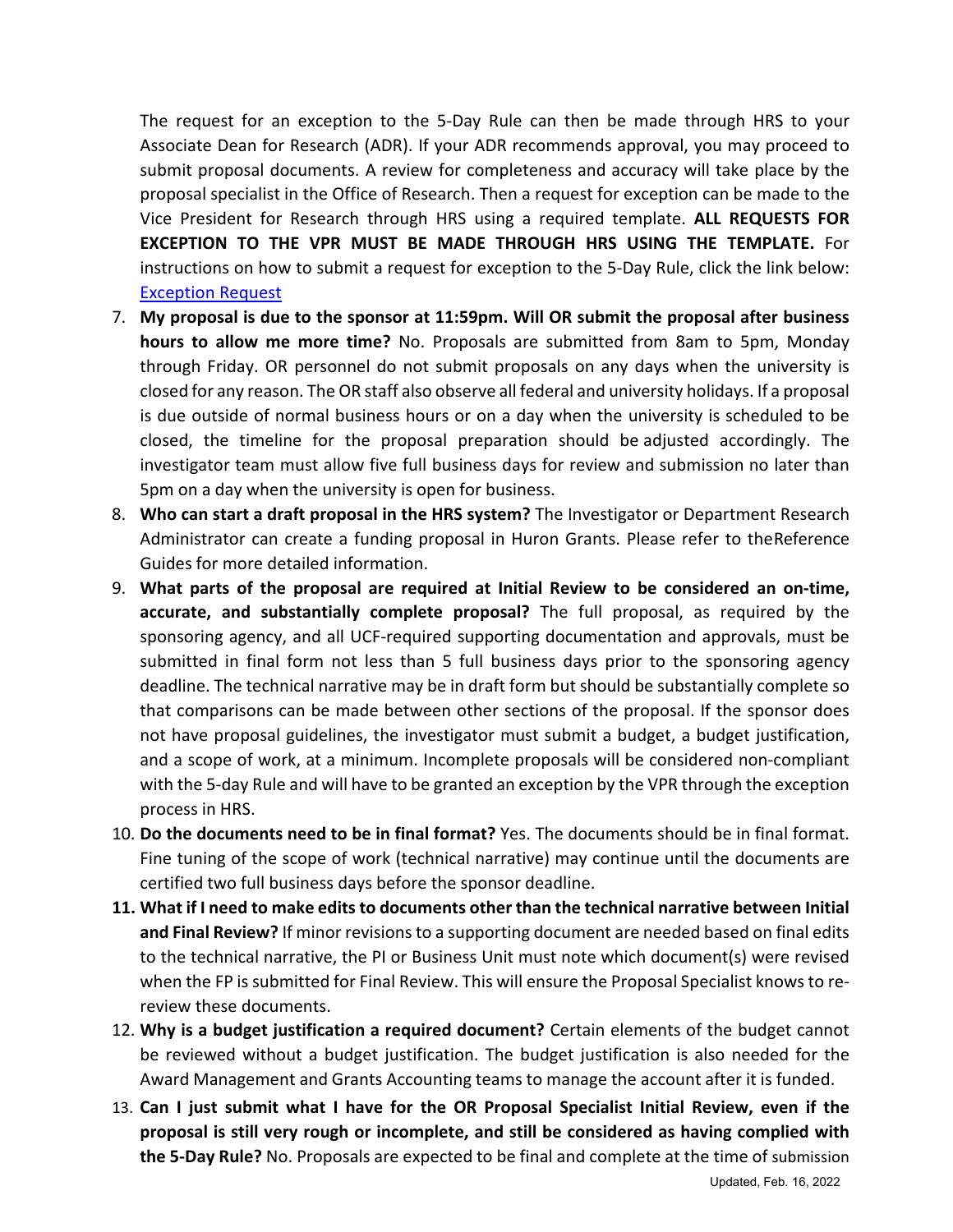to OR for Initial Review. The only exception to this is the fine tuning of the technical narrative. The OR Proposal Specialist will make notes of any portionsof the proposal that have been omitted, are inaccurate, or are non-responsive to the sponsor guidelines in their Initial Review Comments. Incomplete proposals will be tagged "5-Day Rule: Incomplete at 5 day" if substantially incomplete at the 5-Day Rule deadline. This will become a part of the funding proposal record.

- 14. **Will the OR Proposal Specialist always submit a proposal, even if it is incomplete?** Proposals that are substantially incomplete will require going through the Exception to the 5-Day Rule Process to proceed. A determination will need to be made by the VP for Research upon the recommendation of the Associate Dean for Research whether to proceed with the submission.
- 15. **Is it necessary for me to follow the sponsor guidelines precisely as long as the information they require is included?** Proposals are expected to be responsive to the sponsoring agency guidelines. Failure to adhere to the sponsor guidelines may result in the proposal being rejected by the sponsor, or a determination that the proposal is substantially flawed and does not favorably represent the University of Central Florida. During initial review, deviation from the sponsor guidelines will be noted.
- 16. **What is the 2-Day Rule?** The 2-Day Rule requires all proposals to be in their final state and ready for submission to the sponsor two full business days prior to the agency deadline. By submitting the proposal for Final Review, the PI or College/Business Unit certifies that all parts of the proposal are complete and in final form (including the technical narrative), all comments and questions have been responded to, and the proposal is ready for final review by the Office of Research and submission to the agency.
- 17. **Can a PI submit a Funding Proposal directly to the Office of Research without going through their business unit (College, Institute, Center, Department) for review?** Each college business unit has its own process for the review and submission of proposals. The proposal must be submitted to the Office of Research for review five full business days prior to the sponsoring agency deadline. Please contact the leadership of your business unit to learn about their requirements for proposals. During the review process, your business unit leadership will be required to review and approve various aspects of the proposal. If you have not met the requirements set by your unit, it could create delays or failure for your proposal to be approved for submission.
- 18. **How will the Office of Research reviews be communicated?** All communication will take place through HRS. The FP's history tab is the official record of the activities surrounding the proposal history.
- 19. **Does a proposal have to be fully routed for relevant approvals within the 5 business days?** Yes. The proposal must be fully routed with all required approvals before submission to the agency by the Office of Research. It is the responsibility of the PI to oversee the routing process through the business unit. If you have any special considerations (e.g.: course release, space requirements, cost share, equipment installation), it is recommended that you have discussions about these prior to submitting your FP for review to ensure a quick routing process.
- 20. **When should I request cost share for my proposal?** All requests for cost share must be made and documented through the HRS funding proposal. Cost share requests for the Vice President for Research must be made at least 10 business days prior to the sponsoring agency deadline. Cost share requests at all levels must be documented within the Funding Proposal record and